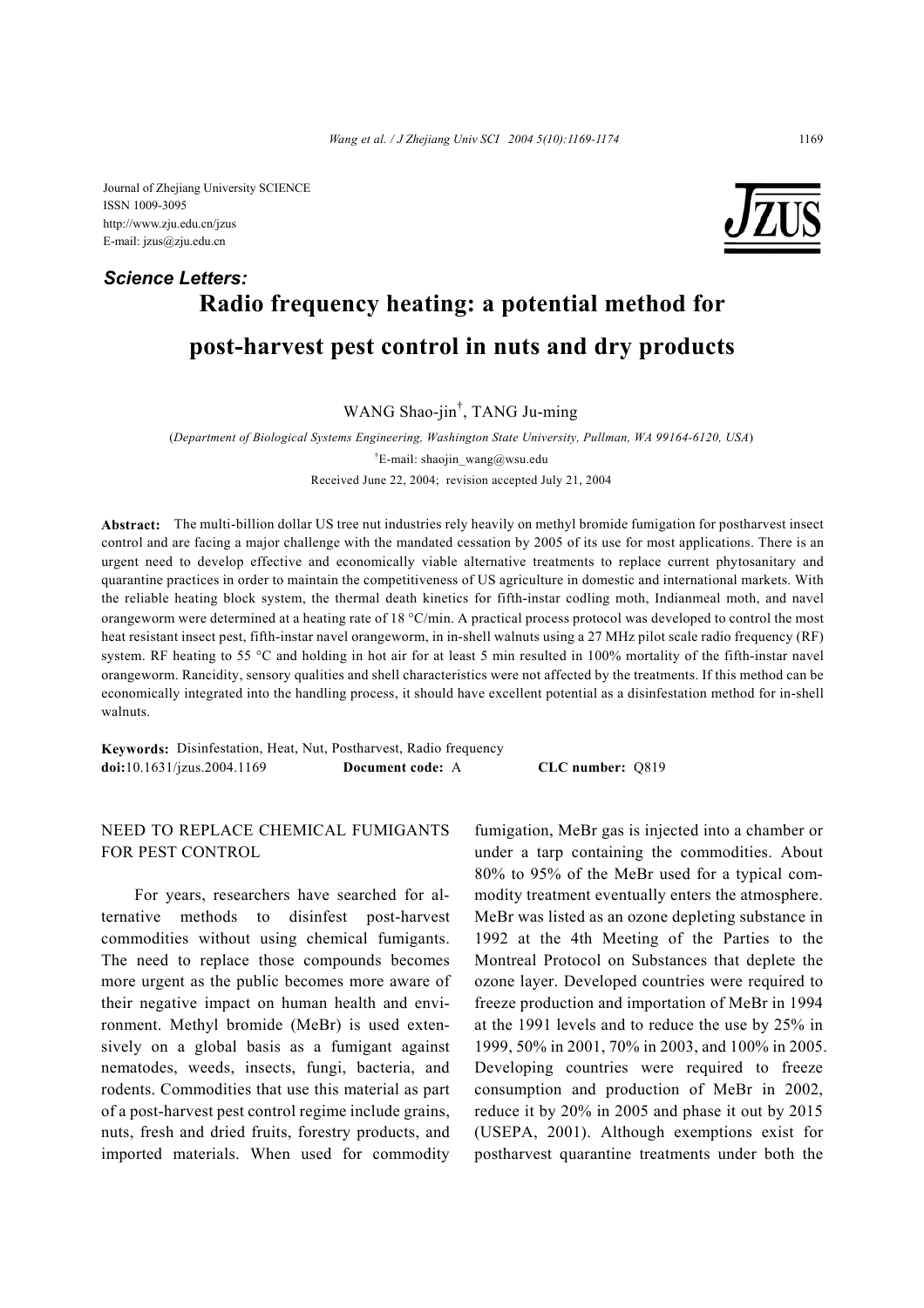US Clean Air Act and the Montreal Protocol, it is expected that MeBr will become more expensive and difficult to acquire.

## RADIO FREQUENCY HEATING AS A POTENTIAL METHOD

In recent years, conventional thermal treatment methods using hot water or hot air were investigated as an alternative to MeBr fumigation for a number of commodities and pests. Varying degrees of efficacy of various thermal treatments alone or in combination with cold or controlled atmosphere storage conditions had been reported (Wang and Tang, 2001). Since many insect pest larvae can bore into the center of fruits, nuts, seeds or kernels, the center of the commodity must be heated to lethal temperatures. Prolonged heating may be detrimental to the quality of treated products, and may not be practical in industrial applications (Lurie, 1998).

The problem of commodity intolerance to slow, non-uniform heating under conventional methods may be solved by heating with radio frequency (RF) and microwave (MW) energies. This electromagnetic energy interacts directly with the commodity's interior to quickly raise the center temperature (Tang *et al*., 2000; Wang *et al*., 2001a; 2001b). Early research efforts using RF and MW energy for insect control were, however, generally hindered by the availability and acceptance of comparatively inexpensive chemical fumigants (Nelson, 1996). The cost of RF and MW equipment has decreased to a level comparable to that of conventional heating equipment, and the need for alternatives to chemical fumigation has become very urgent. Both renewed the interests in exploring the use of RF and MW energy in pest control applications.

RF and MW treatments involve the application of electromagnetic energy at 10 MHz to 30 000 MHz. The Federal Communications Commissions (FCC) has allocated five frequencies for industrial, scientific, and medical (ISM) in the USA. The frequencies for RF are 13.56 MHz, 27.12 MHz and 40.68 MHz; and those for MW are 915 MHz and 2450 MHz. RF and MW energies leave no residues on products and no chemicals to dispose of. During the treatments, RF and MW energies are confined in metal tunnels, and the treatment systems are designed to permit leakage much smaller than the signal for cellular telephones. In this way, the processes are safe to operators and have no impact on the environment. RF energy has larger penetration depth in fresh fruits and nuts because its wavelength is much longer wavelength than that of MW (Wang *et al.*, 2003b). In addition, the dielectric loss factor of insect pests in the RF region is larger than that of the host dry products, which may lead to preferential heating of insects. For those reasons, we have chosen to use RF energy in our development efforts.

#### CURRENT DEVELOPMENTS

#### **Strategies**

Extensive research and development efforts were launched in 2000 by a multi-disciplinary team of researchers in engineering, entomology and plant physiology led by Washington State University (WSU) and supported by various programs including USDA IFAFS, IREECGP and NRI programs, and Californian Walnut Marketing Board. The researchers are affiliated with WSU, University of California at Davis (CA), and USDA research stations in Wenatchee (WA), Wapato (WA), Parlier (CA), and Weslaco (TX). An important key in developing successful thermal treatments is to balance complete kill of insects with minimized thermal impact on product quality. The thermal treatment protocols' effectiveness rests on: 1) knowledge of the thermal resistance of the targeted insects; 2) proper engineering of thermal energy delivery methods; 3) understanding of the thermal effects on product quality; 4) applying pilot-scale results to large-scale industry treatments.

#### **Progresses**

(1) Heating block system

At the start of the project, the information on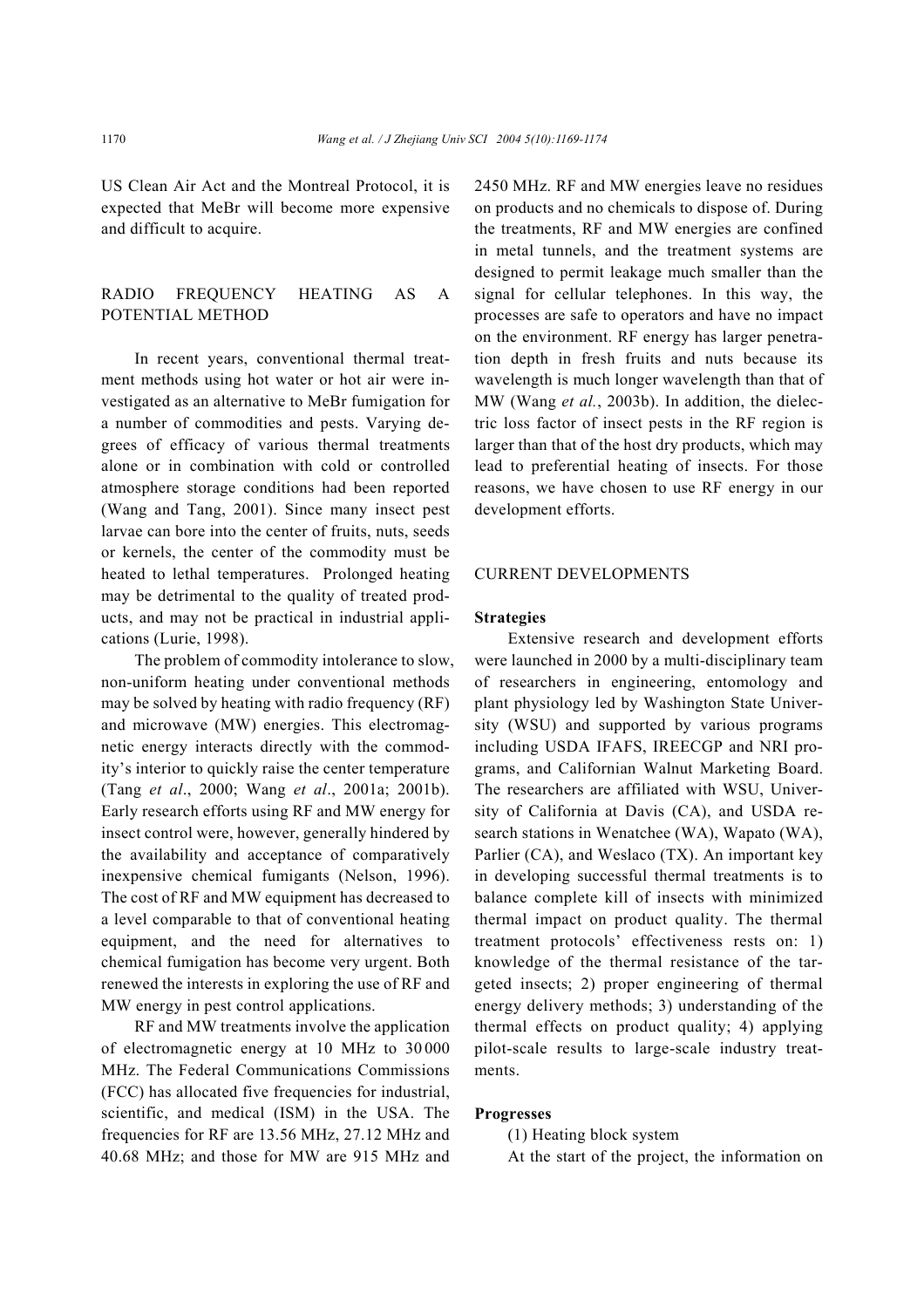true thermal tolerance of insect pests for the conditions suited for developing rapid and effective treatment processes was not available in the literature. A major challenge was to develop a unified approach to study heat tolerance of quarantined insects that cannot be transported live across state or country boundary lines. For this purpose, a unique heating block system was developed at WSU that directly exposes insect pest to a heated environment at controlled heating rates (Wang *et al.*, 2002b). The system consists of a top and bottom aluminum block, heating pads, insect chamber, controlled atmosphere circulating channel, and a data acquisition/control unit (Fig.1). The insect chamber formed by the cavity of the two blocks can hold up to 200 insects per run.

This system is able to precisely ramp the temperature in the insect test chamber at a controlled rate from 0.1 to 20 °C/min. The thermal capacitance of the blocks provides smooth temperature profiles over the heating and holding periods. Calibrated type-T thermocouples, inserted through sensor holes near the center of each block, are used to monitor the temperatures of the top and bottom blocks. The block temperature is controlled by PID controllers (I32, Omega Engineering, Inc., Stamford, CT) to increase linearly to within  $\pm 0.3$  °C of the desired set point (Fig.2). This system is now used in several laboratories in the US and in Israel to study thermal susceptibility of important insects such as codling moth (*Cydia pomonella*), navel orangeworm (*Amyelois transitella*), Indianmeal moth (*Plodia interpunctella*), Mediterranean (*Ceratitis*

*capitata*) and Mexican fruits flies (*Anastrepha ludens*), apple maggot (*Rhagoletis pomenella*), and red flour beetle (*Tribolium castaneum*) (Wang *et al*., 2002a; 2002b; Johnson *et al*., 2003; Gazit *et al*., 2004).

(2) Thermal death kinetics of targeted insects

The thermal death time (TDT) curves for codling moth, navel orangeworm, and Indianmeal moth that are most important insect pests in walnuts are included in Fig.3. The results suggest that navel orangeworm is the most heat resistant insect at the fifth-instar life stage. A complete kill of 600 fifth-instar navel orangeworms requires minimum exposures of 140, 50, 15, 6 and 1 min at 46, 48, 50, 52 and 54 °C, respectively.

The activation energy for thermal inactivation of fifth-instar navel orangeworm, Indianmeal moth and codling moth are 519, 506 and 472 kJ/mol, respectively. In general, the activation energy for thermal kill of insects is slightly greater than that for thermal inactivation of pathogenic microbial spores (210−350 kJ/mol) and much greater than for softening and many other quality changes (42−126 kJ/mol) in food commodities due to heat. That is, insect pests are more sensitive to increase in treatment temperatures than most fruit quality aspects. This provides opportunity for the possible development of relatively high-temperature-shorttime thermal treatment processes that may kill insects while having minimal impact on product quality.

(3) Differential heating of insects in nuts A benefit of using RF energy to control insect



**Fig.1 WSU heating block system for insect mortality studies**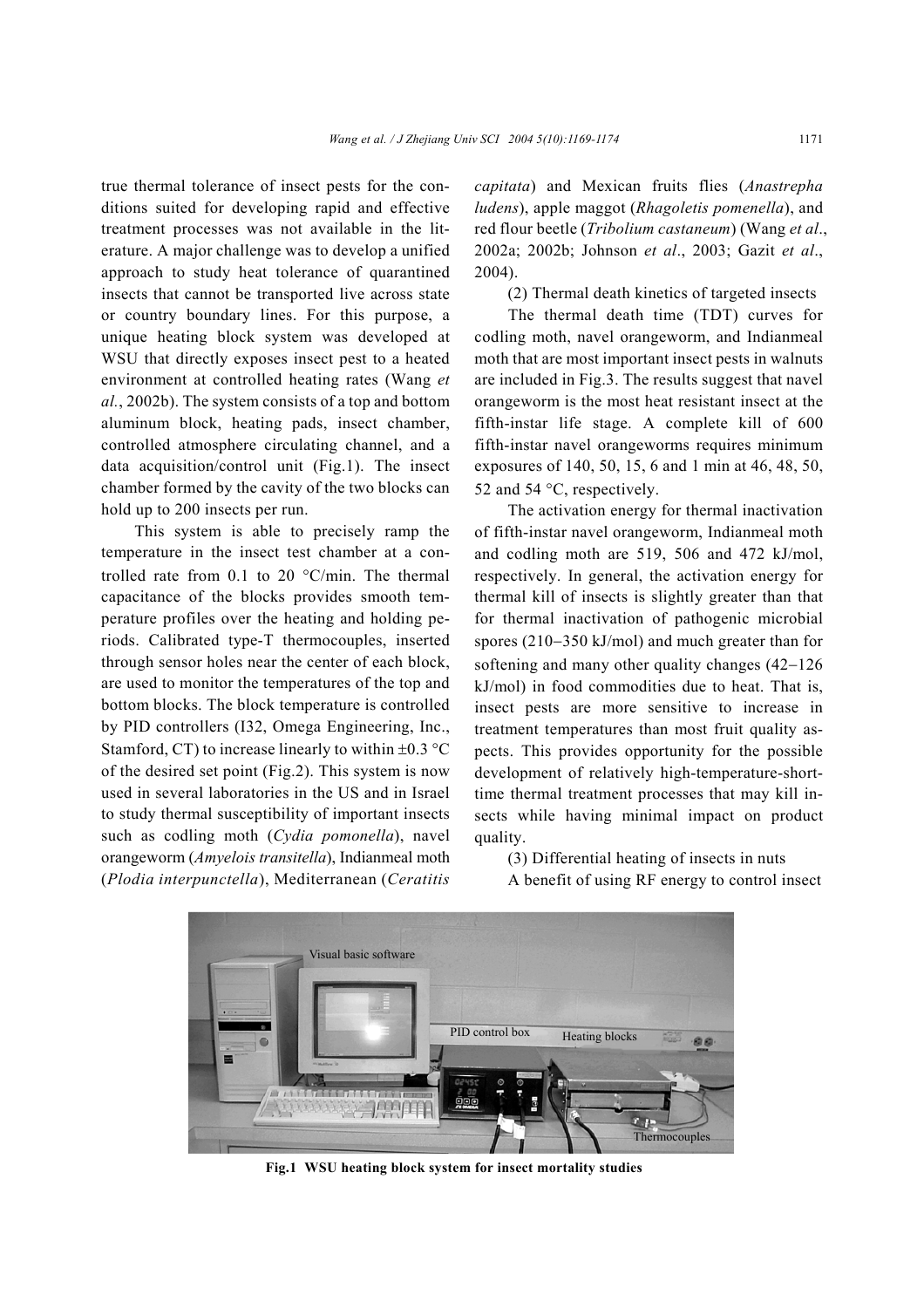pests is that the insects may be heated at a faster rate than the product they infest. We may be able to develop treatments that allow insect pests to be heated to a lethal temperature while maintaining product temperature below the quality limit. For the first time in the history of insect control research, we have theoretically and experimentally proved that it is possible to preferentially heat insects in nut products. With fiber-optic sensors, we measured from 5 °C to 10 °C higher temperatures in fifth-instar codling moth than in the host walnut kernels after 3 min heating with RF energy at 27.12 MHz to a final walnut temperature of 50  $^{\circ}$ C (Fig.4, Wang *et al*., 2003a). This means that we can selectively heat and kill insect pests at a lower nut temperature, thereby reducing treatment time and increasing product throughput. The degree of preferential heating of insects may be different in other nuts and fruits, but the results are very encouraging and can be used for developing effective insect control treatments.

(4) RF protocols for in-shell walnuts

A 6 kW, 27 MHz pilot-scale RF system (COMBI 6-S, Strayfield International Limited, Workingham, UK) was used to develop a process protocol to control insect pests in in-shall walnuts. Walnuts were infested with the most heat resistant life stage (fifth-instars) of navel orangeworms at USDA-ARS in Parlier, CA. An insect larva was placed in each walnut through a pre-drilled hole in the shell. The hole was sealed with a gum to prevent insects from escaping from the walnuts. Infested walnuts were shipped by overnight delivery to WSU for RF treatments. Three different process protocols were selected based on the thermal mortality of insects in walnuts and the thermal effects on walnut quality. The RF heating of walnuts  $55^{\circ}$ C and holding them in hot air for more than 5 min resulted in 100% mortality of the fifth-instar navel orangeworm (Wang *et al*., 2002c).

Walnuts contain high concentrations of polyunsaturated fatty acids. This makes them susceptible to the development of oxidative and hydrolytic rancidity, especially at high temperatures. The two main parameters indicating walnut oxidative rancidity are peroxide value (PV, meq/kg) and fatty



**Fig.2 Air, top and bottom plate temperatures of the heating block system when heated to 50** °**C at a rate of 18** °**C/min** 



**Fig.3 Thermal-death-time (TDT) curve for 600 fifth-instar Indianmeal moth (IMM), codling moth (CM) and navel orangeworm (NOW) at a heating rate of 18** °**C/min** 



**Fig.4 Typical temperature profiles of walnut kernels and codling moth slurry when subjected to 27 MHz RF heating (Wang** *et al.***, 2003a)** 

acid (FA, % oleic). According to the industry standard (Diamond Walnut Company, Stockton, CA), good quality walnuts should have a PV<1.0 meq/kg and an FA<0.6%. Table 1 shows that the final PV and FA values during accelerated storage of up to 20 d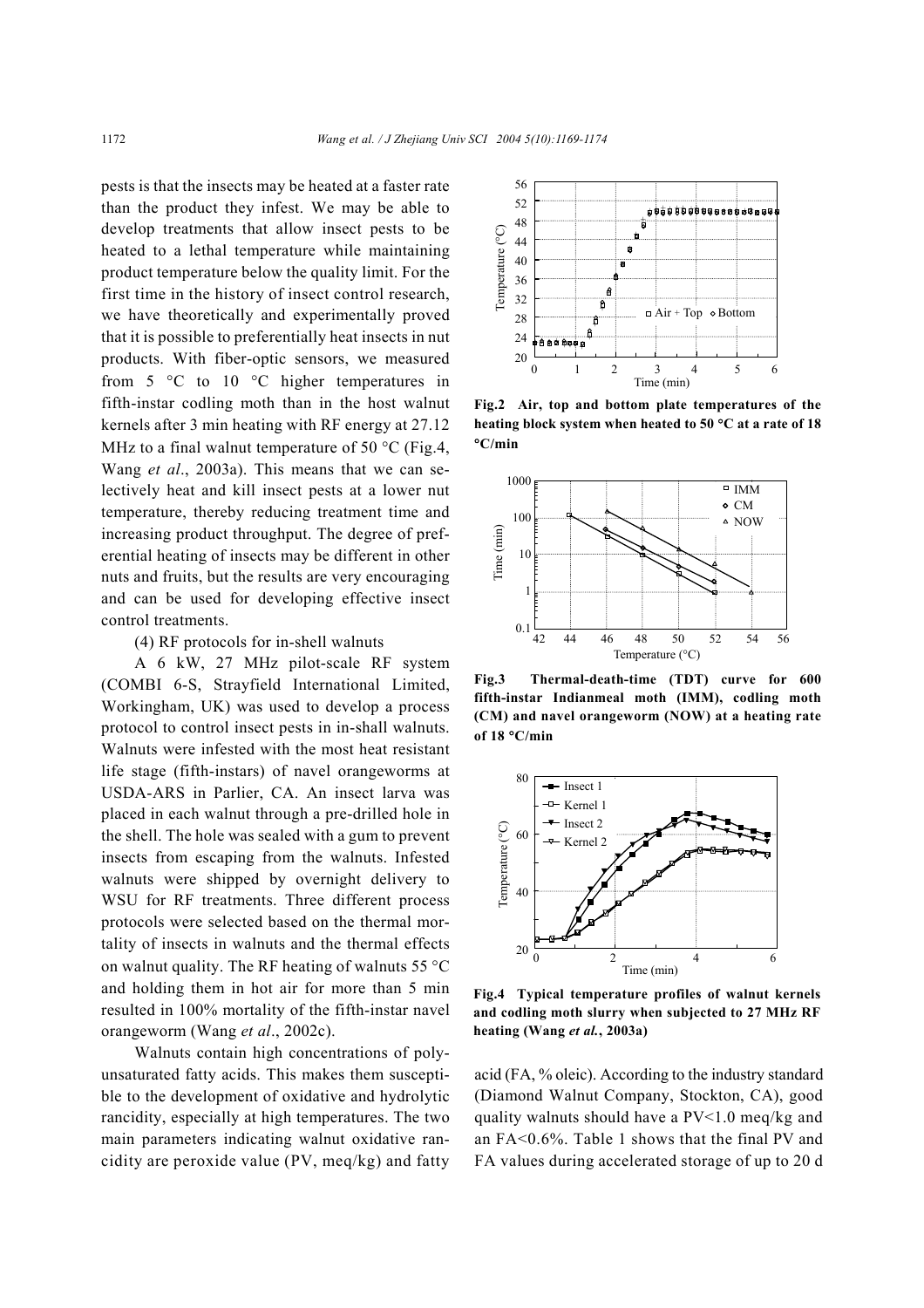| Storage time              | Peroxide value $(meq/kg)$ |                            | Fatty acid $(\% )$ |                           |
|---------------------------|---------------------------|----------------------------|--------------------|---------------------------|
| at $35^{\circ}$ C (day)   | Control                   | $RF$ with hot air + 10 min | Control            | $RF$ with hot air +10 min |
|                           | $0.01 \pm 0.01$           | $0.02\pm0.01$              | $0.10\pm0.01$      | $0.10 \pm 0.02$           |
| 10                        | $0.28 \pm 0.11$           | $0.18 \pm 0.12$            | $0.15 \pm 0.01$    | $0.15 \pm 0.01$           |
| 20                        | $0.64\pm0.16$             | $0.61 \pm 0.03$            | $0.21 \pm 0.01$    | $0.17\pm0.03$             |
| $\ddot{\phantom{1}}$<br>. | $\sim$                    | .<br>$\cdots$              |                    |                           |

**Table 1 Chemical characteristics of in-shell walnuts treated by RF energy** 

\* Accepted PV and FA values for good quality are less than 1.0 meq/kg and 0.6%, respectively

after RF treatments remained lower than the industry standard values ( $PV < 1.0$  meq/kg and  $FA < 0.6$ %) for good walnut quality. Rancidity, sensory qualities and shell characteristics were not affected by the treatments. The process slightly reduced the moisture content of the walnut kernels, which could prove an additional benefit by providing even nut moisture content and reducing the growth of microorganisms. If this method can be economically integrated into the handling process, it should have excellent potential as a disinfestation method for in-shell walnuts.

#### FUTURE OUTLOOK

The short RF treatment time makes it possible to design continuous treatment processes to allow processing of large quantities of products in a short period of time, a tremendous advantage over batch-type fumigation or conventional heating. Continuous processes also reduce labor cost and use of space, and cause less mechanical damage to the commodities as a result of significantly reduced handling steps, as compared to traditional batch fumigation processes. RF can also be used together with other operations to reduce treatment time and modernize handling processes. For example, in-shell walnuts are currently fumigated by methyl bromide in tanks upon arrival at a storage facility or processing plant. The walnuts are then washed and dried in bins. These processes take 10−12 h, and walnuts are dropped into bins several times, which leads to cracking of shells. It is possible to combine RF treatment for control of insect pests with RF drying to reduce the whole process time to 15−20 min in a continuous process, thus significantly reducing process time, space, and quality loses.

The well-established commercial RF and MW

operations for textile and wood drying may be extended for nut insect control. Over four hundred continuous industrial process lines have been in stalled in U.S. Such a technology can serve as a basis to design a continuous operation with conveyor belts transporting multi-layer products through an MW cavity or between two RF plate electrodes. Since the specific heat capacity of dry nuts and fruits is small (about 2 kJ/kg·K), the energy requirement for heating these products from room temperature to 55 °C will be relatively small (0.025 kW·h/kg). Typical RF and MW systems have an overall energy efficiency of 60% to 80%. The energy efficiency can be increased by using the waste heat from generators for concurrent surface heating of nuts to kill surface pests on the outside of the shell. Therefore, it is possible to provide the industry with an effective, rapid and environmentally friendly nut insect control process.

#### **References**

- Gazit, Y., Rossler, Y., Wang, S., Tang, J., Lurie, S., 2004. Thermal death kinetics of egg and third-instar Mediterranean fruit fly *Ceratitis capitata* (Wiedemann) (Diptera: Tephritidae). *Journal of Economic Entomology*, in press.
- Johnson, J.A., Wang, S., Tang, J., 2003. Thermal death kinetics of fifth-instar *Plodia interpunctella* (Lepidoptera: Pyralidae). *Journal of Economic Entomology*, **96**:519-524.
- Lurie, S., 1998. Postharvest heat treatments. *Postharvest Biology and Technology*, **14**:257-269.
- Nelson, S.O., 1996. Review and assessment of radio frequency and microwave energy for stored-grain insect control. *Transactions of the ASAE*, **39**:1475-1484.
- Tang, J., Ikediala, J.N., Wang, S., Hansen, J.D., Cavalieri, R.P., 2000. High-temperature-short-time thermal quarantine methods. *Postharvest Biology and Technology*, **21**:129-145.
- USEPA (United States Environmental Protection Agency), 2001. Protection of Stratospheric Ozone: Process for exempting quarantine and preshipment applications of methyl bromide. *Rules and Regulations*, *Federal Reg-*